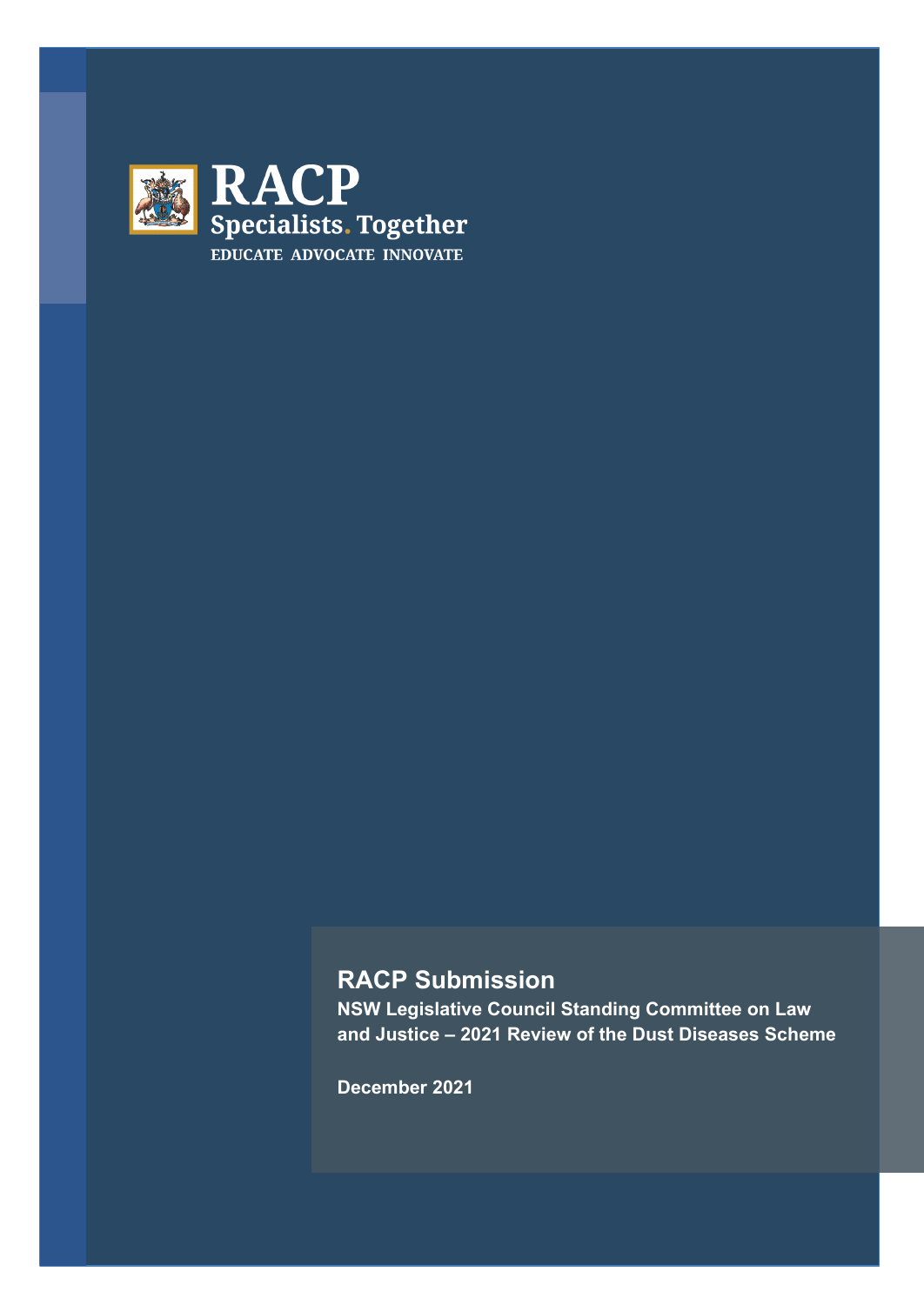# **About The Royal Australasian College of Physicians (RACP)**

We connect, train and represent 28,000 medical specialists and trainee specialists from 33 different specialties, across Australia and Aotearoa New Zealand. We represent a broad range of medical specialties including addiction medicine, general medicine, paediatrics and child health, cardiology, respiratory medicine, neurology, oncology, public health medicine, occupational and environmental medicine, palliative medicine, sexual health medicine, rehabilitation medicine, and geriatric medicine.

Beyond the drive for medical excellence, the RACP is committed to developing health and social policies which bring vital improvements to the wellbeing of patients.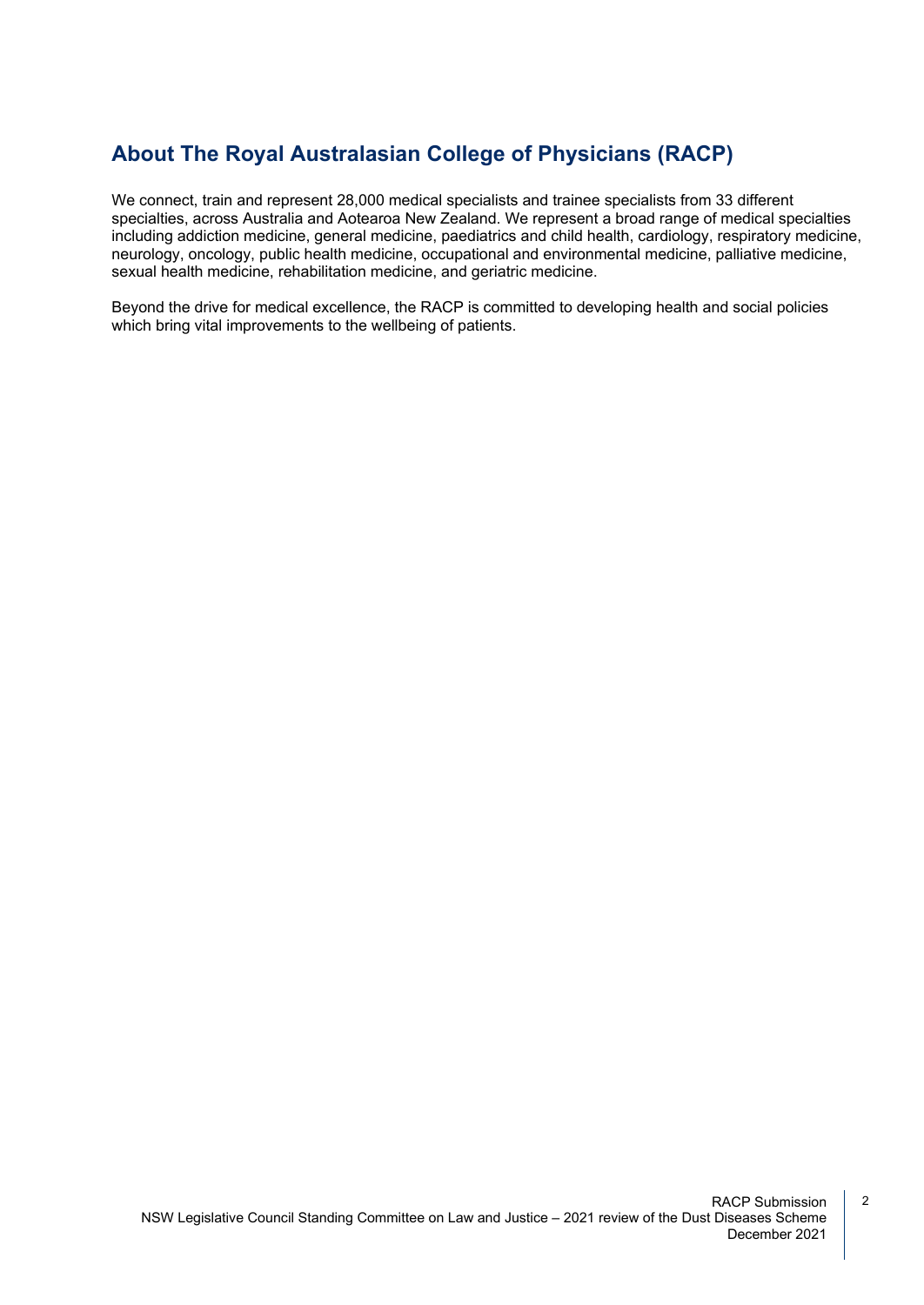# **Royal Australasian College of Physicians Submission**

Thank you for this opportunity to provide feedback to the NSW Legislative Council Standing Committee on Law and Justice's 2021 Review of the Dust Diseases Scheme which seeks to "provide an opportunity to evaluate the progress of the recommendations made in the 2019 review on the management of silicosis in the manufactured stone industry."[1](#page-14-0)

## **Feedback to inform the 2021 Review of the Dust Diseases Scheme**

The Royal Australasian College of Physicians (RACP), its Australasian Faculty of Occupational and Environmental Medicine (AFOEM) and the RACP-affiliated Thoracic Society of Australia and New Zealand (TSANZ) have been strongly advocating for urgent action to be taken by all jurisdictions and the Commonwealth Government to address the emerging epidemic of accelerated silicosis, amongst stonemasons in particular, since 2018.

We continue to be deeply concerned by the current and growing epidemic of accelerated silicosis, a preventable occupational lung disease affecting those involved in the manufacture and installation of artificial stone bench tops. As reported in the June 2021 National Dust Disease Taskforce's Final Report to the Minister for Health and Aged Care, "there is evidence to suggest that **nearly one in four engineered stone workers who have been in the industry since before 2018, are suffering from silicosis or other silica dust related diseases**."[2](#page-14-1)

The RACP has supported all the recommendations outlined in the National Dust Disease's Taskforce Final Report<sup>[3](#page-14-2)</sup> published in June 2021 and we urge all jurisdictions, including NSW, to commit to mutually progressing the strategies it recommended for the prevention, identification, monitoring and treatment of occupational respiratory diseases, with the national registry being a critical component.

As we outlined in our last submission to the National Dust Disease Taskforce:<sup>[4](#page-14-3)</sup>

- All jurisdictions should consider a component of licensing to facilitate better education and training. A licensing scheme should include the requirement to routinely sample airborne dusts for crystalline silica and silicates and confirm that employees in businesses using engineered stone have been appropriately educated and trained in its safe use.
- Every worker and every business should have access to appropriate educational resources and advice including online information, training courses, web-based training, and expert advice where appropriate (e.g. from an occupational hygienist, occupational and environmental physician, occupationally trained respiratory medicine physician) and an appropriately trained occupational health nurse. This should include assistance and training with appropriate cutting techniques, where to find suitable ventilation, how to prioritise the various tasks required for compliance and ways to combine them with their other work tasks, and optimal respiratory surveillance.

In August 2019, the RACP made a submission<sup>[5](#page-14-4)</sup> to the NSW Parliament Law and Justice Committee's 2019 Review of the Dust Disease Scheme which highlighted the following key points:

- Our concern for:
	- $\circ$  The very low number of cases being reported to the regulator which was incongruent with the number of non-conformance and infringement notices issued by the NSW inspectorate and the experience of treating respiratory physicians in NSW.
	- o The closing of the NSW Manufactured Stone Industry Taskforce on 20 June 2019 which was originally established in 2018 to *'*review safety standards and consider safety improvements to better protect workers from crystalline silica dust exposure which can lead to the lung disease silicosis'.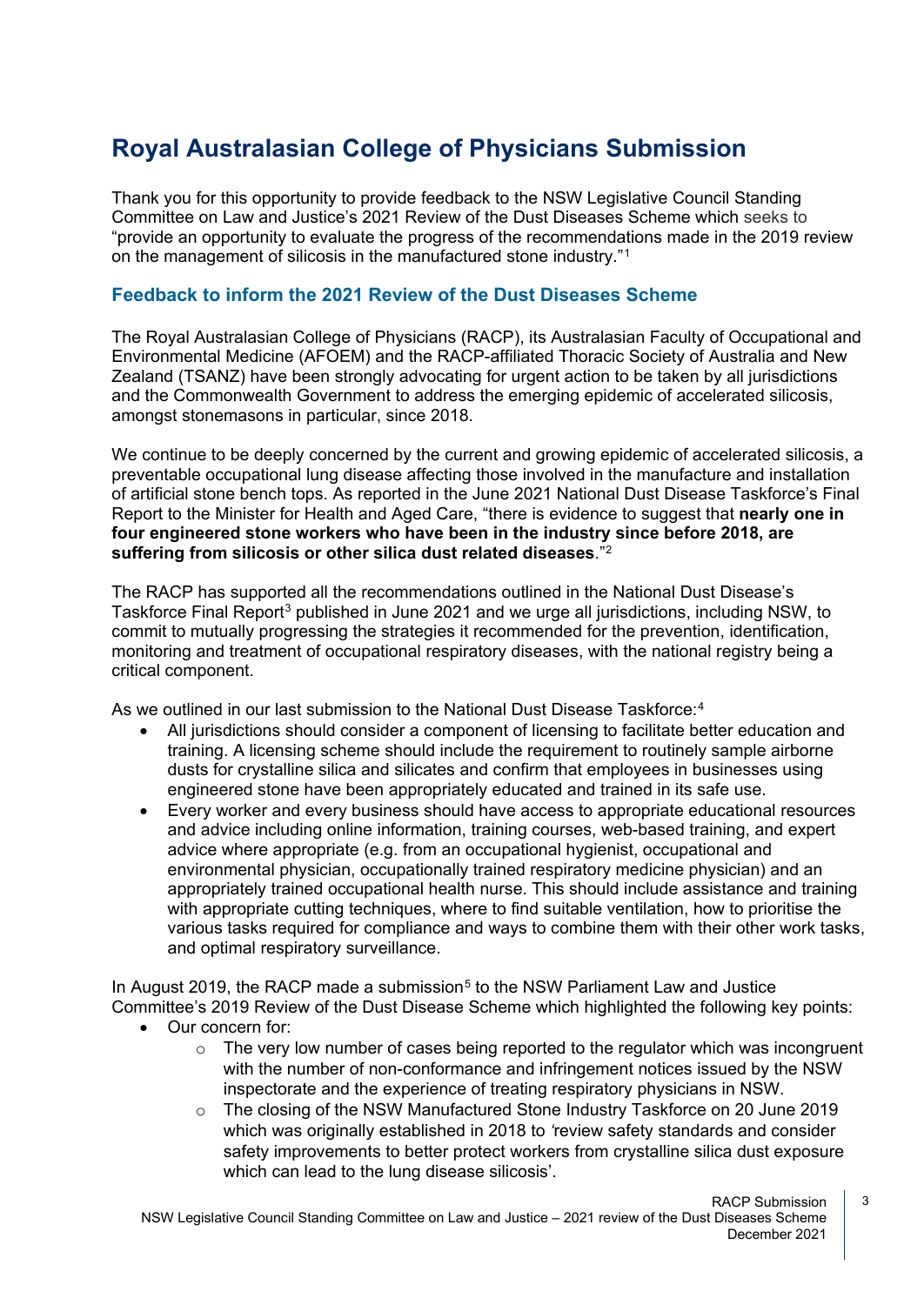- $\circ$  The fact that the NSW Government had been using the prescribed health monitoring parameters embedded in the Work Health and Safety Model Laws despite the significant body of medical information from more recent case-based experience in Queensland, South Australia and Victoria, highlighting the false negative rate of chest x-rays used to assess workers exposed to the very high levels of respirable silica dust generated when fabricating engineered stone.
- Our support for the National Dust Disease Taskforce which had just met when the submission was made and which highlighted the importance of establishing a central national registry to ensure cases detected through case finding activities are appropriately documented and reported, and those with significant exposure can be followed.
- Our call for the NSW Government to fully support the Taskforce and to urgently put in place structured case finding activities to identify affected workers across NSW.

In the past 2 years, the NSW Government has made important efforts to address dust diseases including silicosis. These efforts have included:

- Making silicosis a notifiable condition under Part 4 of the NSW Public Health Act 2010 as of July 2020 whereby "all medical practitioners must notify NSW Health when they diagnose a case of silicosis in NSW"[6](#page-14-5) and "NSW Health will provide notifications to SafeWork NSW, to undertake workplace health and safety (WHS) investigations at the current or previous workplaces of the person with silicosis."
- Establishing the NSW Dust Disease Register managed through SafeWork NSW<sup>[7](#page-14-6)</sup> in October 2020.
- Banning the uncontrolled dry cutting of manufactured stone containing crystalline silica through an amendment to the Work Health and Safety Regulation 2017 (WHS) Regulation) which came into effect on 1 July 2020. This amendment also "makes it an offence for a person conducting a business or undertaking to direct or allow a worker to cut manufactured stone containing crystalline silica without controls in place to reduce workers' exposure to the dust generated by the cutting."[8](#page-14-7)
- Implementing the revised mandatory exposure standards for silica of 0.05mg/ $mg3$  (eight hourweighted average) and on-the-spot fines for businesses failing to notify SafeWork NSW of an adverse health monitoring report as of 1 July 2020.[9](#page-14-8)

Whilst we acknowledge and commend these efforts, we remain of the view that the NSW Government's response to silica exposure and silicosis could be strengthened to more effectively safeguard the health of workers in the state. Specifically, we are concerned that the NSW Government's response<sup>[10](#page-14-9)</sup> to the 14 recommendations outlined in the 2019 Dust Disease Scheme Review Report<sup>[11](#page-14-10)</sup> does not go far enough with over half of these recommendations only supported 'in principle' and one 'not supported'.

## **Specific RACP feedback on NSW Government's response to recommendations from the 2019 Dust Disease Scheme Review Report**

Our feedback on the NSW Government's response to the recommendations from the 2019 Dust Disease Scheme Review Report are outlined below.

**Recommendation 1 - That iCare, considering SafeWork Australia's revised guidelines in the Crystalline silica health monitoring guide,**

- **Inform all manufactured stone workers previously screened that CT scanning is now part of the initial diagnostic process**
- **Conduct an urgent review of all cases of manufactured stone previously screened for silica-related health condition, in order to identify and prioritise those who**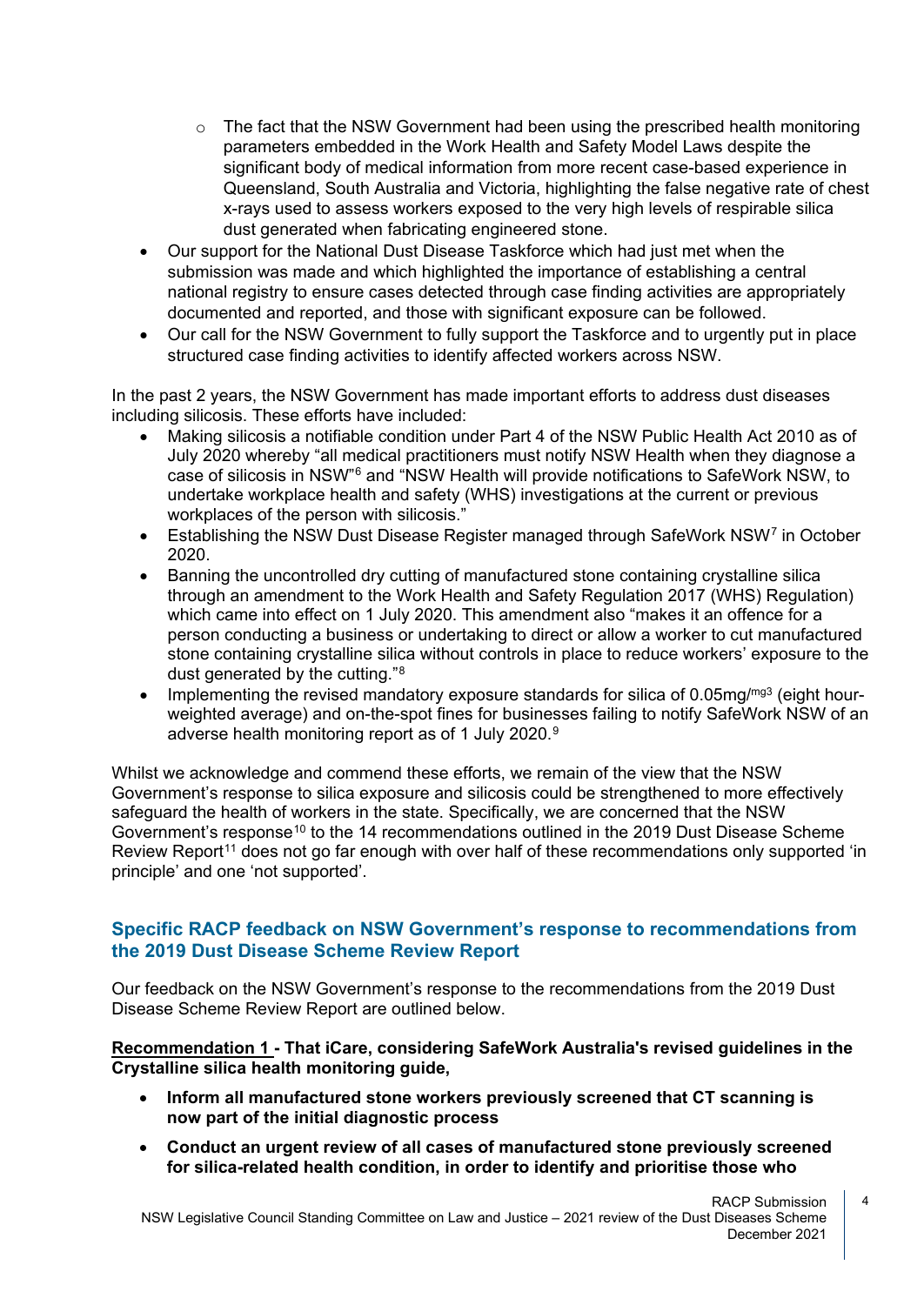## **should be sent for CT scanning as soon as possible.**

#### **NSW Government's response:**

#### *Supported*

*In early February 2020, iCare instituted a policy of routinely recommending a CT scan for workers with asignificant level of exposure to respirable crystalline silica.*

• *As part of this annual requirement of the health monitoring process, iCare prompts employers to return their workers for screening. Employers who do not comply can receive a compliance breach through Safework NSW and as a result will have their workers screened.*

*The majority of previously screened workers will be informed via this process, which allows them to ask questions and discuss their personal situation with a medical professional. During this consultation, medical professionals can also identify workers who meet the criteria for a CT scanand arrange an immediate referral.*

• *iCare will conduct an audit to determine which workers are not captured through this process and then look to use alternate means to contact them and discuss the recommendations and options for CT scans.*

## **RACP feedback**

The RACP's feedback regarding the NSW Government's response to Recommendation 1 is as follows:

- It is necessary to specify the type of CT scan including the method of examination to be used by iCare for workers with a significant level of exposure to respirable crystalline silica and whether it refers to High Resolution CT as outlined in its response to Recommendation 3. We recommend the NSW Government seeks speciality radiologist input through the Royal Australian and New Zealand College of Radiologists (RANZCR) to ensure this is appropriate.
- It is important that the NSW Government and iCare make publicly available all the information gathered about the number of compliance breaches issued along with how many employers have received them and information about the denominator used (i.e., the total number of employers using artificial stone in NSW).
- The response refers to "the majority of previously screened workers", however, this should apply to **all** previously screened workers, and it should also specify that the medical professionals in question should either be a respiratory physician or an occupational and environmental medicine physician who are trained to undertake these assessments.
- Despite the recommendation specifically referring to "an urgent review of all cases of manufactured stone previously screened for silica-related health condition", the NSW Government's response does not provide a timeframe for the audit to be conducted by iCare. The NSW Government and iCare need to disclose the timeframe of the audit and commit to making its results publicly available within a specified timeframe.

**Recommendation 2 - That iCare provide a free screening service for all workers within the manufactured stone industry, with this service to be offered and actively promoted over the next 12 months, and exiting and new workers in the manufactured stone industry to be tested regularly.**

#### **NSW Government's response:**

## *Supported*

*iCare will provide free screening for all NSW workers within the manufactured stone*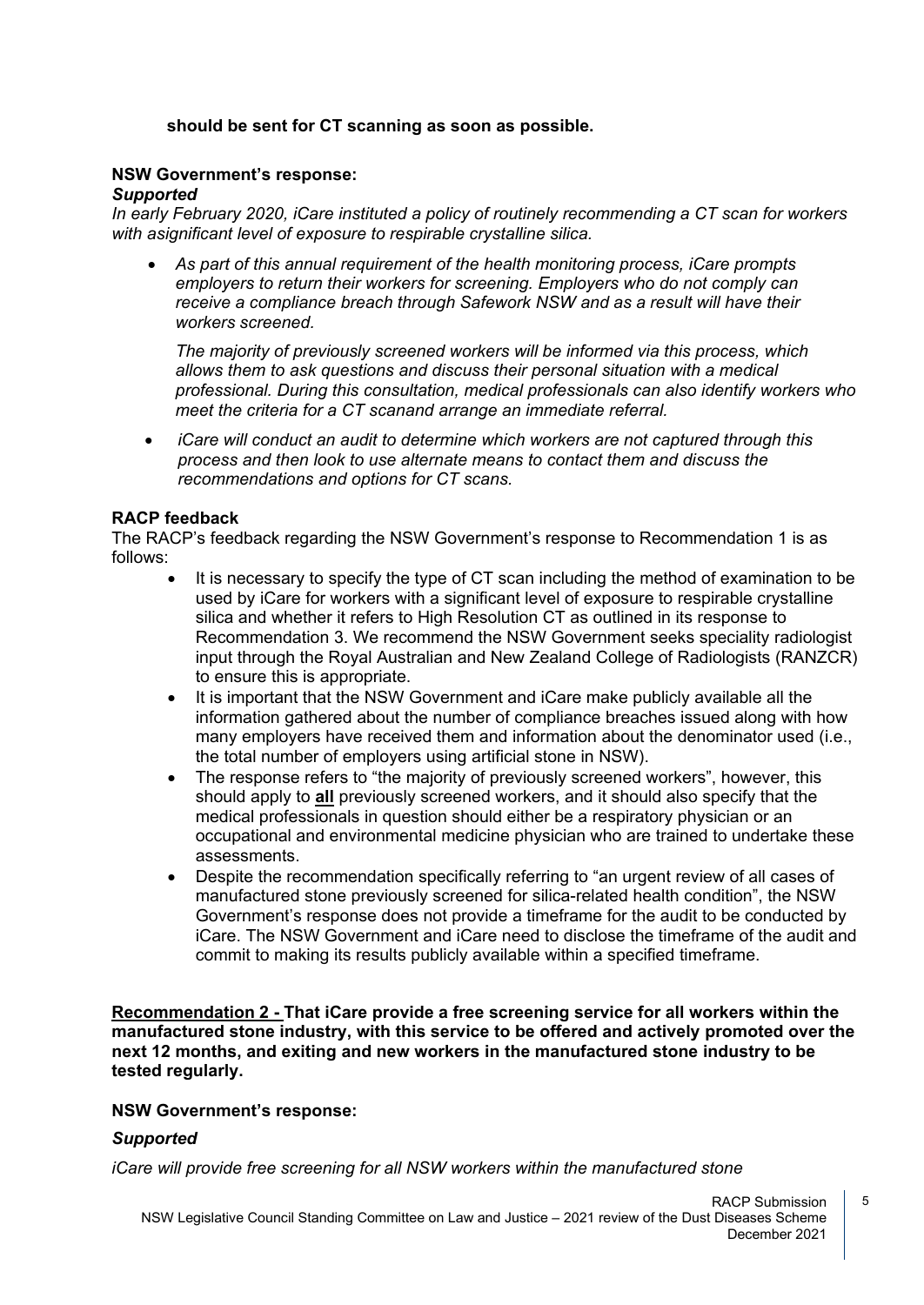#### *industry for 12 months.*

*Health screening is currently free for workers of small NSW businesses with less than 30 employees and is subsidised for medium and large employers whose workers are identified by SafeWork NSW as being most at risk to crystalline silica exposure.*

*The NSW Government continues to promote the screening program through iCare's website, brochuresand collateral material, and via SafeWork NSW events, forums and workplace visits. Screening for workers exposed to any respirable crystalline silica dust remains an annual requirement of the health monitoring process.*

#### **RACP feedback**

The RACP's feedback regarding the NSW Government's response to Recommendation 2 is as follows:

- It is not clear whether the first sentence of the response refers to free screening for all NSW workers who have worked in the industry for at least 12 months or whether it refers to free screening being available for 12 months. This needs to be clarified.
- The same sentence states that "*iCare will provide free screening for all NSW workers within the manufactured stone industry for 12 months*", however, the information currently on the iCare website does not appear to reflect this statement: "*Small businesses with less than 30 employees are eligible to receive free lung screening for their first round of screening. Businesses with more than 30 employees receive a 50 per cent subsidy reducing the cost of screening from \$100 to \$50 per employee (plus GST) for their first round of screening*." [12](#page-14-11)
- We are concerned that charging for screening decreases adherence and makes the system incomparable to other states which have implemented free case finding. We recommend the NSW Government to implement a free and comprehensive case finding program as a matter of urgency.

**Recommendation 3** *-* **That low dose high resolution CT scanning, and not a chest x-ray, should be the preferred diagnostic measure for any person who has had significant exposure to silica dust from manufactured stone.**

#### **NSW Government's response:** *Supported in principle*

*The NSW Government supports the use of high resolution CT (HRCT) scans as a replacement for, or as an adjunct to, chest x-rays for workers with a significant level of exposure to respirable crystalline silica.*

*These CT scans are now a routine part of the health monitoring process facilitated by iCare for workers with significant exposure to respirable crystalline silica, or for workers who show potential abnormalities on other respiratory function testing.*

*HRCT is preferred over the low dose high resolution CT as the sensitivity and clarity is considered superior for baseline screening. HRCT scanning is also recommended in the Safe Work Australia Crystalline Silica Health Monitoring Guide.*

## **RACP feedback**

The RACP's feedback regarding the NSW Government's response to Recommendation 3 is as follows:

• This recommendation should be supported in full by the NSW Government.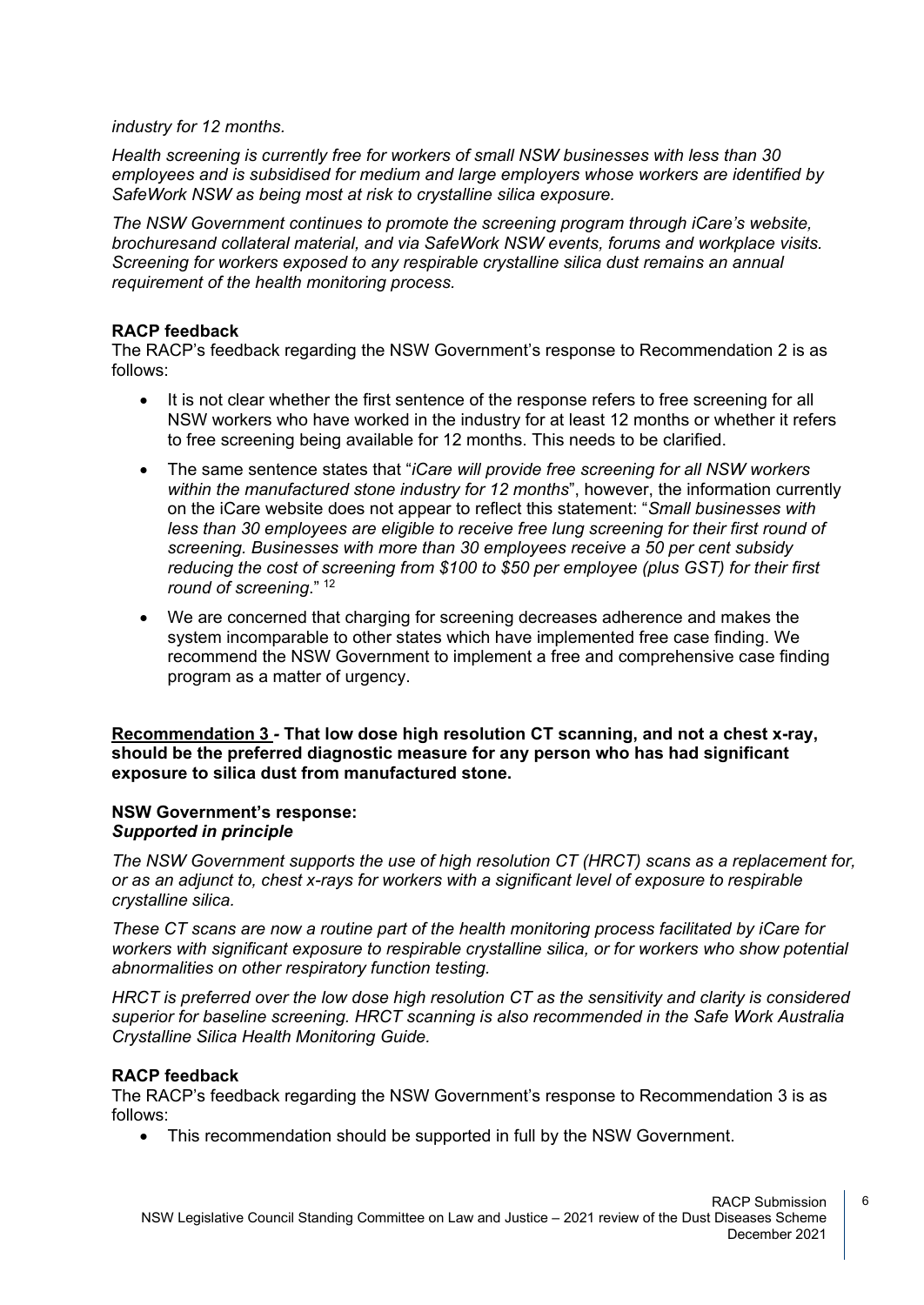- The NSW Government should refer to the Thoracic Society of Australia and New Zealand (TSANZ) position statement on respiratory surveillance for coal mine dust and artificial stone exposed workers in Australia and New Zealand.[13](#page-14-12)
- The NSW Government's response should specify that it supports the use of HRCT as a replacement for, or as an adjunct to, chest x-rays for workers with a significant level of exposure to respirable crystalline silica "when recommended by a respiratory physician or an occupational and environmental medicine physician."
- With regard to HRCT being preferred over the low dose high resolution CT, we recommend the NSW Government seeks speciality radiologist input through the Royal Australian and New Zealand College of Radiologists (RANZCR) to ensure this is appropriate.
- At the time of writing this submission, the Department of Health is finalising the *National Guidance for doctors assessing workers exposed to respirable crystalline silica dust with specific reference to the occupational respiratory diseases associated with engineered stone*. Once published, this national guidance should be incorporated into the NSW Government's actions to address silicosis and occupational respiratory diseases associated with engineered stone more broadly.

**Recommendation 4 - That iCare review and expand the financial assistance it provides for retraining and vocational support when an individual has been diagnosed with a silicarelated health condition, to ensure workers feel appropriately supported to leave the industry if they wish**.

## **NSW Government's response:**

## *Supported in principle*

*iCare provides financial compensation and support in accordance with the Workers Compensation (Dust Diseases) Act 1942 to Scheme participants diagnosed with a dust disease who wish to leave the industry and require vocational rehabilitation or retraining. iCare has established procedures in place to ensure these workers are well supported throughout the process and will continue to review opportunities to do so.*

*The Dust Diseases Scheme is funded on a pay-as-you-go basis through annual contributions made by NSW workers compensation insurers, which is passed on to employers through premiums. As such, anincrease in financial assistance may result in an increase in employer premiums.*

## **RACP feedback**

The RACP's feedback regarding the NSW Government's response to Recommendation 4 is as follows:

- This recommendation should be supported in full by the NSW Government.
- Whilst we understand that it may result in an increase in employer premiums, providing adequate funding for retraining and vocational support for those workers diagnosed with a silica-related condition who wish to leave the industry should be a priority. These workers are often young and in the early part of their working lives and providing them with adequate support in this regard is crucial both for themselves, their families and the broader community.
- Anecdotally, RACP members have reported that workers' disability for these workers is under- assessed by iCare. This is in a context where iCare has recently acknowledged that it had been significantly underpaying many eligible applicants including workers suffering from dust diseases such as silicosis.<sup>[14](#page-14-13)</sup>
- We recommend the NSW Government and iCare make available publicly all the data about return-to-work rates of diagnosed cases, what types of retraining has been provided and to which new jobs/industries these workers are returning in cases of artificial stone silicosis.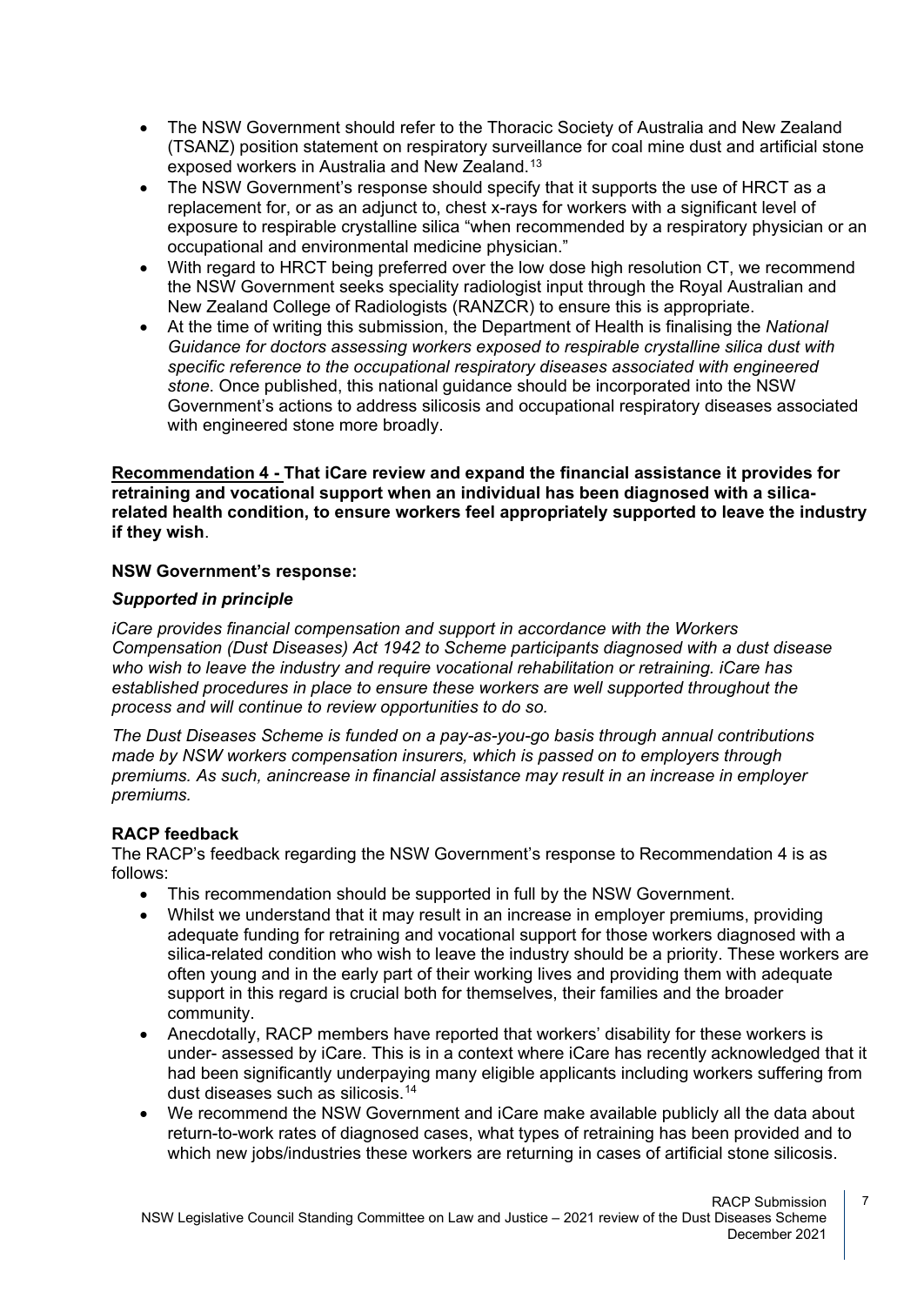**Recommendation 5 - That the NSW Government investigate opportunities to raise and manage funds for future silica related compensation claims by manufactured stone workers. Consideration should be given to imposing a specific levy on the manufactured stone industry.**

#### **NSW Government's response:**

#### *Supported in principle*

*The State Insurance Regulatory Authority (SIRA) is responsible for determining the contributions payable to the Dust Diseases Authority by NSW workers compensation insurers to enable the Authority to pay compensation in accordance with the Workers' Compensation (Dust Diseases) Act 1942.*

*This includes compensation for silica-related claims by manufactured stone workers. The Act enables SIRA to apportion contributions in a way that reflects the relative risk of developing silicosis and other dust diseases for workers in different classes of employment. The exposure risk for each industry is a key part of the process by which SIRA determines the contributions payable by insurers. This ensures that the industries in which workers are most likely to contract silicosis or other dust diseases, such as the manufactured stone industry, bear a higher proportion of the cost of related claims.*

#### *RACP feedback*

The RACP's feedback regarding the NSW Government's response to Recommendation 5 is as follows:

- This recommendation should be supported in full by the NSW Government.
- The NSW Government's response advises that SIRA "apportions contributions in a way that reflects the relative risk of developing silicosis and other dust diseases for workers in different classes of employment". This is an established process that needs regular review as industries and their associated risks may change over time.

## **Recommendation 6 - That the NSW Government introduce a mandatory requirement for manufacturers and suppliers to:**

- **Affix standardised warning labels on all manufactured stone products**
- **Provide safety data sheets with all manufactured stone products, in a comprehensive range of languages.**

#### **NSW Government's response:**

#### *Supported in principle*

*Hazard information relating to silica-containing products can currently be provided in the form of a label,product information sheet or safety data sheet. The regulations governing labelling and product safety information of this type are part of the nationally harmonised model Work Health and Safety laws. A model Code of Practice for the manufactured stone industry is currently being developed by Safe Work Australia.*

*Accordingly, the NSW Government will refer to Safe Work Australia for consideration whether the Model Code of Practice currently under development should include a requirement that designers, manufacturers, importers and suppliers of manufactured stone provide warning labels, product information sheets, or safety data sheets in a range of languages with all manufactured stone products or whether such a requirement would be better placed in the model WHS Regulation.*

## **RACP feedback**

The RACP's feedback regarding the NSW Government's response to Recommendation 6 is as follows: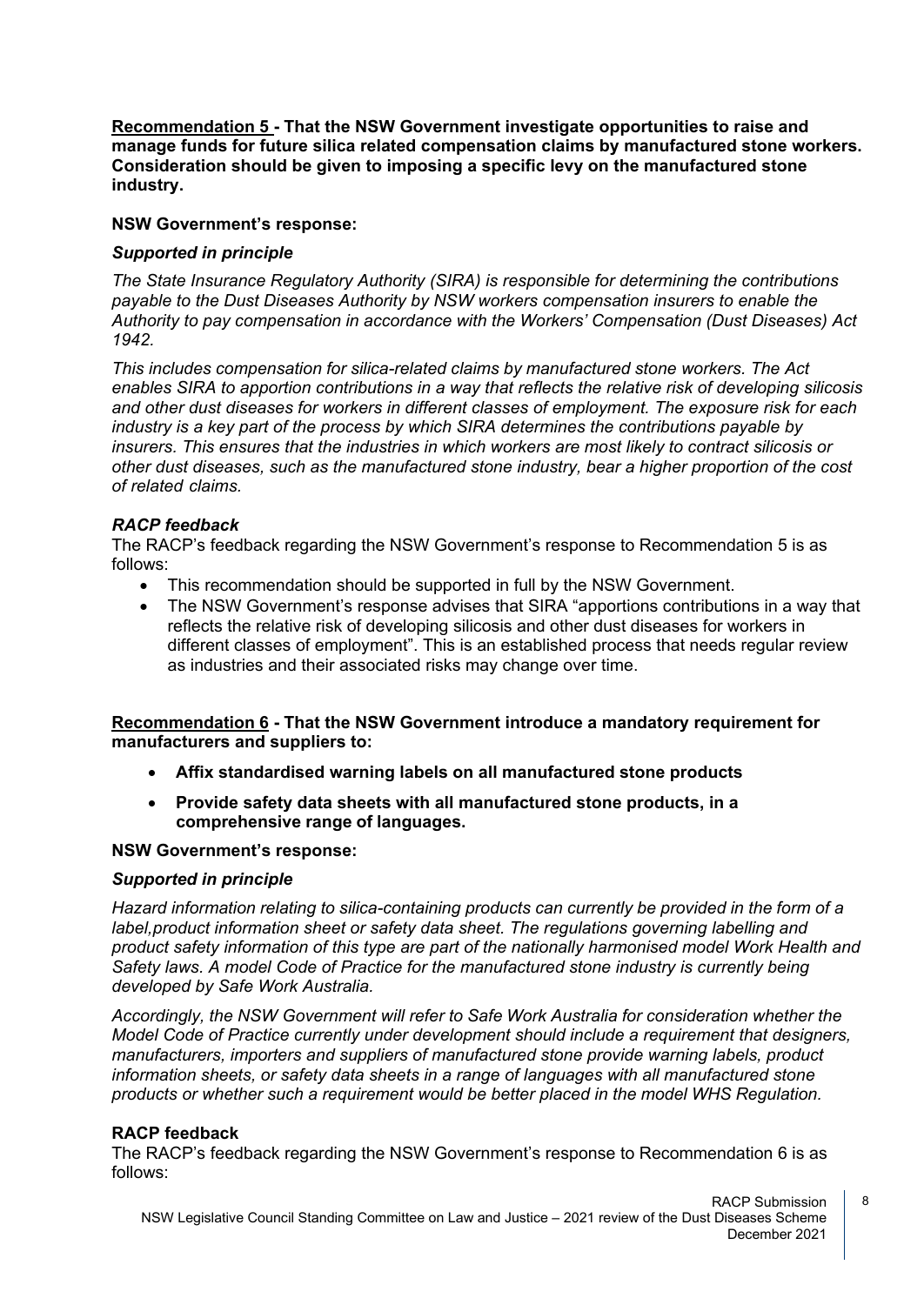- This recommendation should be supported in full by the NSW Government.
- Safe Work Australia has recently published the *Model Code of Practice: Managing the risks of respirable crystalline silica from engineered stone in the workplace.[15](#page-14-14)* SafeWork NSW should ensure that employers are consistently applying the labelling and safety data sheet requirement in the code and that the information is provided in a range of languages.
- Anecdotally, members have reported that labelling is still incomplete with regard to all the constituents of these products.
- It would be valuable for the NSW Government and iCare to provide specific details regarding how non-compliance and breaches are dealt with and publish the outcomes so these data are widely available.

**Recommendation 7 - That the Minister for Better Regulation ensure that steps are taken to further reduce the workplace exposure standard to a time weighted average of 0.02 mg/m3 for non-mining industries as soon as possible, to ensure workers are protected from the harmful effect of silica dust.**

## **NSW Government's response:**

#### *Supported in principle*

*The NSW Government supports reducing the workplace exposure standard for respirable crystalline silica for all workplaces. Submissions to the report noted there are limitations on a health-based evaluation (cumulative assessment preferred), measurements and analysis reliability at 0.02mg/m3. This is particularly so for extended work shifts (more than eight hours requires it to almost halve to silica 0.01mg/m3 creating further unreliability); and compliance and enforcement.*

*In December 2019, a majority of Work Health and Safety Ministers (including the Minister for Better Regulation and Innovation) therefore agreed to lower silica standard to silica 0.05mg/m3. Safe Work Australia is to facilitate an investigation into measurement and practical considerations that may enable a future reduction to silica 0.02mg/m3. The revised standard of 0.05mg/m3 commenced on 1 July 2020 in NSW. An appropriate period of time should be allowed to consider the effectiveness of the new standard before any decision is made to further reduce the exposure standard.*

*The NSW Government now awaits the outcome of the Safe Work Australia investigation. If the measurement difficulties and other practical considerations can be overcome the Government will move to lower the time weighted average exposure standard even further.*

#### **RACP feedback**

The RACP's feedback regarding the NSW Government's response to Recommendation 7 is as follows:

- The NSW Government needs to ensure continued monitoring for compliance with the improved standards.
- The RACP urges the NSW government to complete the investigation into measurement and practical considerations which may enable a future reduction in silica standards and make it publicly available.
- The RACP notes that although current workplace exposure standards for RCS have been reduced, there are data modelling that diseases other than silicosis may be associated with lower RCS levels (such as lung cancer).

**Recommendation 8 - That the NSW Government introduce a legislative amendment to ensure all manufactured stone fabrication sites and employers are registered with SafeWork NSW and will maintain such registration every 12 months, and are conducting regular air**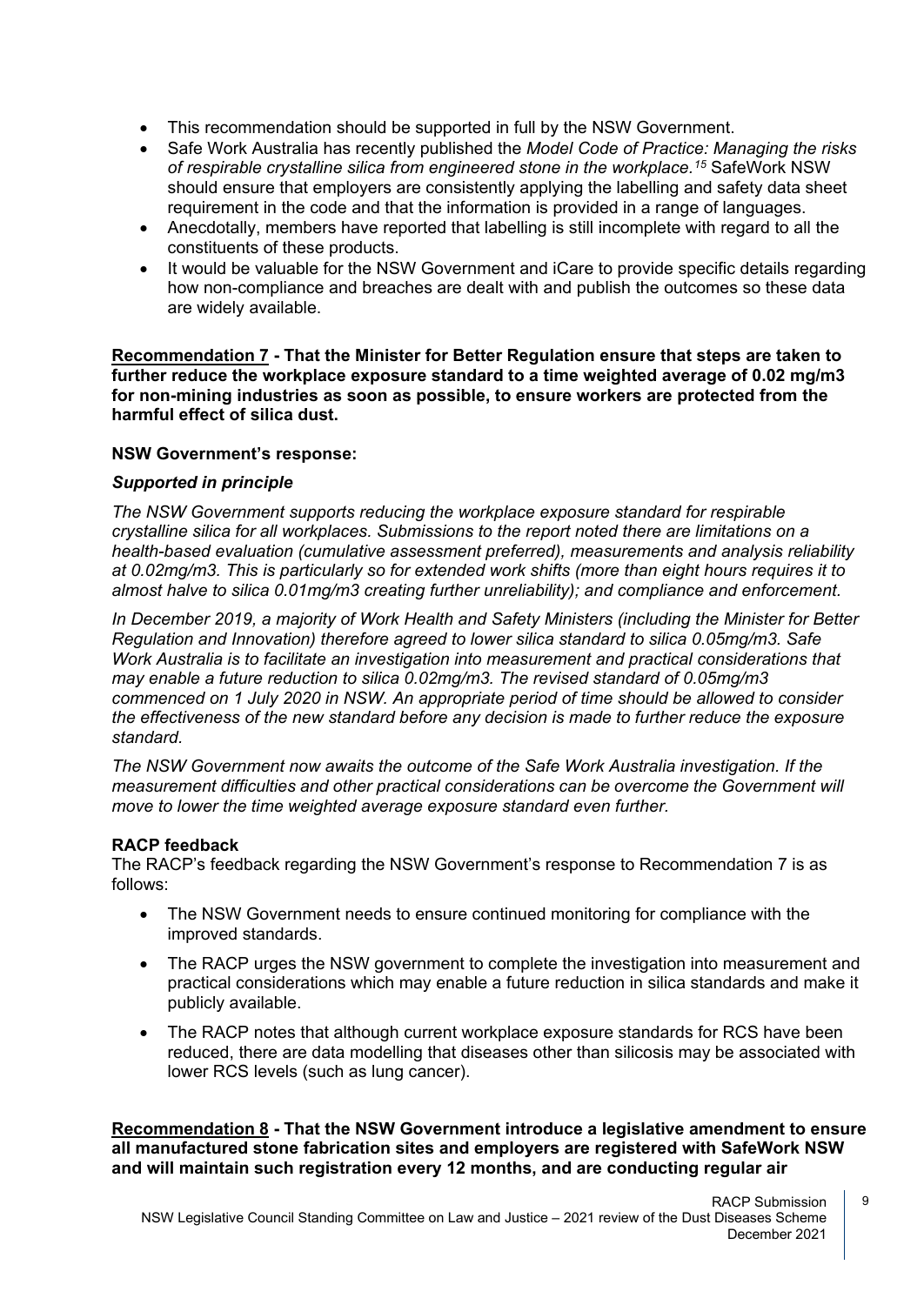## **monitoring and regularly providing the results to SafeWork NSW.**

## *Not supported*

*The Government does not support this recommendation as SafeWork NSW is aware of the location of all manufactured stone fabrication sites in NSW and has visited them. SafeWork NSW is able to obtain information about the location of manufactured stone fabrication sites by issuing notices to the importers of manufactured stone.*

*SafeWork NSW will continue to support Safe Work Australia's development of a model Code of Practice for the manufactured stone industry, which will provide guidance on the content of health and safety duties at manufactured stone sites, including existing obligations to conduct air monitoring under the Work Health and Safety Regulation 2017 (cl 50).*

*In accordance with the 2017-2022 Hazardous Chemicals and Materials Exposures Baseline and Reduction Strategy SafeWork NSW will also continue to conduct educational, compliance and enforcement activities to ensure that persons conducting a business or undertaking (PCBUs) on manufactured stone fabrication sites are fulfilling their work health and safety duties, including air monitoring where appropriate.*

## **RACP feedback**

The RACP's feedback regarding the NSW Government's response to Recommendation 8 is as follows:

- This recommendation should be supported by the NSW Government. The current response allows for failures in compliance. Registration requirements provide an increased guarantee that all relevant businesses and sites are known and overseen by SafeWork NSW.
- SafeWork NSW needs to publish the information it has on importers of manufactured stone along with the list of sites for all manufactured stonework in NSW to enable it to be independently verified. This would also allow doctors to determine whether the workplace of a worker they are assessing is known to SafeWork NSW.
- The RACP notes that artificial stone is used in many small workplaces and on construction sites and that silica exposure can also occur from DIY cutting of silica-containing materials in homes.

## **Recommendation 9 - That the NSW Government immediately introduce an explicit ban on dry cutting.**

## **NSW Government's response:**

## *Supported*

*The NSW Government has amended the Work Health and Safety Regulation 2017 to ban the practice of dry cutting. This came into effect on 1 July 2020.*

*It is now an offence for a person conducting a business or undertaking at a workplace to direct or allow a worker to cut, grind, drill or polish manufactured stone containing crystalline silica with a power tool, unless the worker is using respiratory protective equipment and additional controls are in place and properly designed, installed, used and maintained. The Regulation also provides SafeWork NSW inspectors with the power to issue on-the-spot fines for non-compliance.*

## **RACP feedback**

The RACP's feedback regarding the NSW Government's response to Recommendation 9 is as follows:

• We commend the NSW Government for amending the Work Health and Safety Regulation 2017 to ban the practice of dry cutting as of 1 July 2020.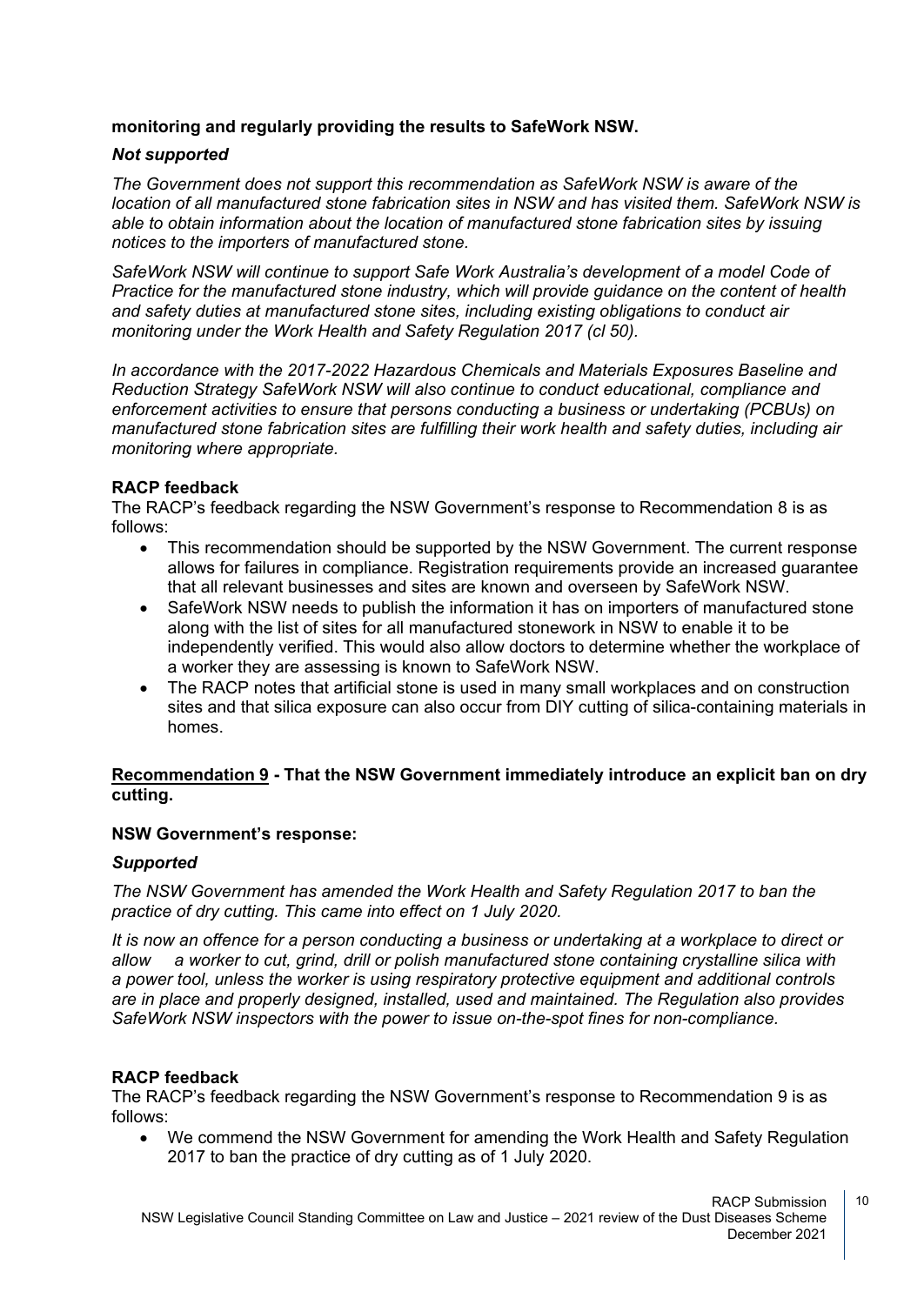• We recommend the NSW Government and SafeWork NSW make information publicly available on the number of sites which have complied and the dust exposures in all sites.

**Recommendation 10 - That the NSW Government provide an appropriate level of additional annual funding to SafeWork NSW to strengthen its regulatory enforcement and monitoring of health and safety standards within the manufactured stone industry.**

#### **NSW Government's response:**

#### *Supported in principle*

*SafeWork NSW continues to use its existing resources to regulate the manufactured stone industry andenforce NSW work health and safety laws. The NSW Government has already made legislative amendments which strengthen SafeWork NSW's regulatory enforcement powers and the monitoring of health and safety standards within the manufactured stone industry. SafeWork's capacity to undertake its role as a work health and safety regulator is regularly reviewed and enhanced as appropriate.*

#### **RACP feedback**

The RACP's feedback regarding the NSW Government's response to Recommendation 10 is as follows:

• We recommend the NSW Government provides further information about the process it uses to regularly review SafeWork NSW's capacity "to undertake its role as a health and safety regulator" and in particular how this relates to the manufactured stone industry and the prevention of silicosis.

**Recommendation 11 - That Health NSW, in conjunction with SafeWork NSW, co-ordinate a case finding study for respirable crystalline silica exposure in the manufactured stone industry, to improve the identification and assessment of workers at risk of exposure.**

#### **NSW Government's response:**

#### *Supported*

*The NSW Government fully supports the principle of active finding of cases of silicosis among people working in industries where they are exposed to silica dust. This work has been in progress in response to Recommendation 1 of the Law and Justice Committee's 2018 review of the Dust Diseases Scheme.*

*The Work Health and Safety Regulation 2017 imposes a duty on persons conducting a business or undertaking (PCBUs) to provide health monitoring to workers. This, along with the strategies mentioned below, contribute to the whole of government approach to improve the identification and assessment ofworkers at risk of exposure.*

*NSW Health, SafeWork NSW and iCare have a working partnership to actively identify new cases ofsilicosis resulting from respirable crystalline silica exposure in the manufactured stone industry.*

*New cases have been identified through the:*

- *iCare lung screening health monitoring service;*
- *SafeWork NSW WHS Roadmap 2022; and,*
- *An analysis of hospital admissions and deaths.*

*These whole of government measures are considered more effective than an adhoc case finding study. In that regard it better implements the objective of the recommendation which is, to improve the identification and assessment of workers at risk of exposure.*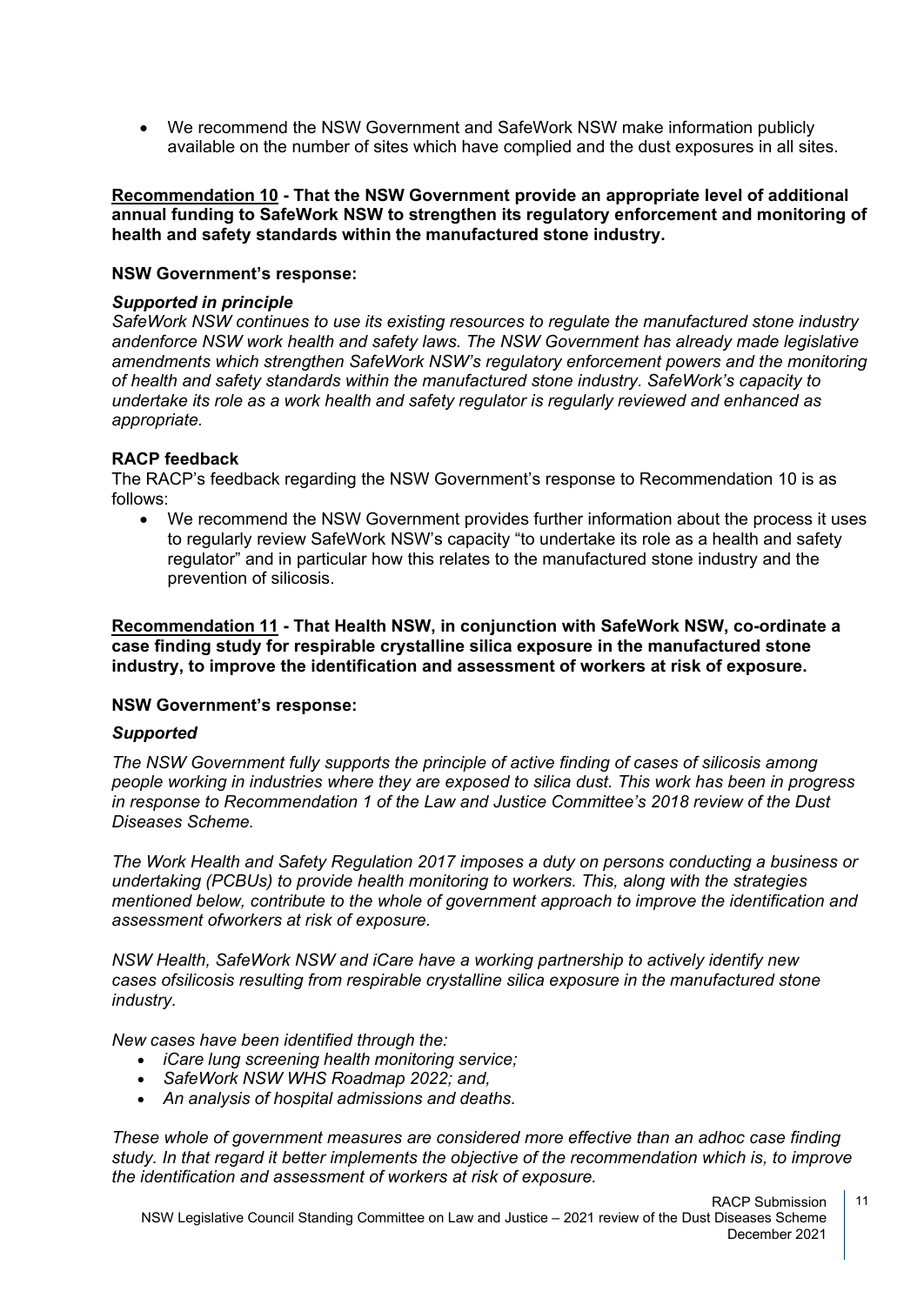## **RACP feedback**

The RACP's feedback regarding the NSW Government's response to Recommendation 11 is as follows:

- We do not agree with the statements made in the NSW Government's response that a case finding study is 'ad hoc' and that the three measures outlined to identify new cases are adequate. The RACP supports the use of appropriate scientific methodology and notes that case finding is an established methodology for research whereas the above measures outlined in the NSW Government's response are unsupported by any such methodology.
- A case finding study is a scientifically valid method of enabling full identification of all cases of engineered stone silicosis in NSW and we urge the NSW Government to put one in place. The fact that a case finding study has not occurred in NSW means that this state is significantly behind in assessing this occupational safety risk and behind in compensating and assisting these workers.
- The NSW Government needs to release specific details of exactly how many cases have been identified and of what severity, along with the total denominator of workers exposed. It also needs to make publicly available the information from the three identified data sources (i.e. iCare lung screening health monitoring services; SafeWork NSW Roadmap 2022 and an analysis of hospital admissions and deaths).

**Recommendation 12 - That the NSW Government immediately establish the Silicosis Health Register and ensure that it captures not only diagnosed cases of silica-related disease but also screening results and investigative reports undertaken for workers exposed to crystalline silica.**

## **NSW Government's response:**

## *Supported*

*From 1 July 2020, silicosis is notifiable by all NSW medical practitioners to NSW Health as a scheduledmedical condition under Part 4 of the NSW Public Health Act 2010. Amendments to the NSW Work Health and Safety Act 2011 have been introduced to Parliament to enable the*

*NSW work health and safety regulators to lawfully use information provided by NSW Health to track and investigate relevant workplaces and take appropriate compliance and enforcement action if required.*

## **RACP feedback**

The RACP's feedback regarding the NSW Government's response to Recommendation 12 is as follows:

- We welcome the NSW Government making silicosis a notifiable disease and amending the NSW Work Health and Safety Act 2011 "to enable the NSW work health and safety regulators to lawfully use information provided by NSW Health to track and investigate relevant workplaces and take appropriate compliance and enforcement action if required."
- We call on the NSW Government to publish information on how many cases have been registered and what resources have been provided to enable this to happen and to evaluate the effectiveness and completeness of the Silicosis Health Register.

**Recommendation 13 - That SafeWork NSW, when reviewing its education and awareness campaigns, specifically consider how best to promote safe practices to independent contractors and installers in the manufactured stone industry. In doing so, SafeWork NSW should consult with suppliers, fabricators, installers and unions involved in the manufactured stone industry.**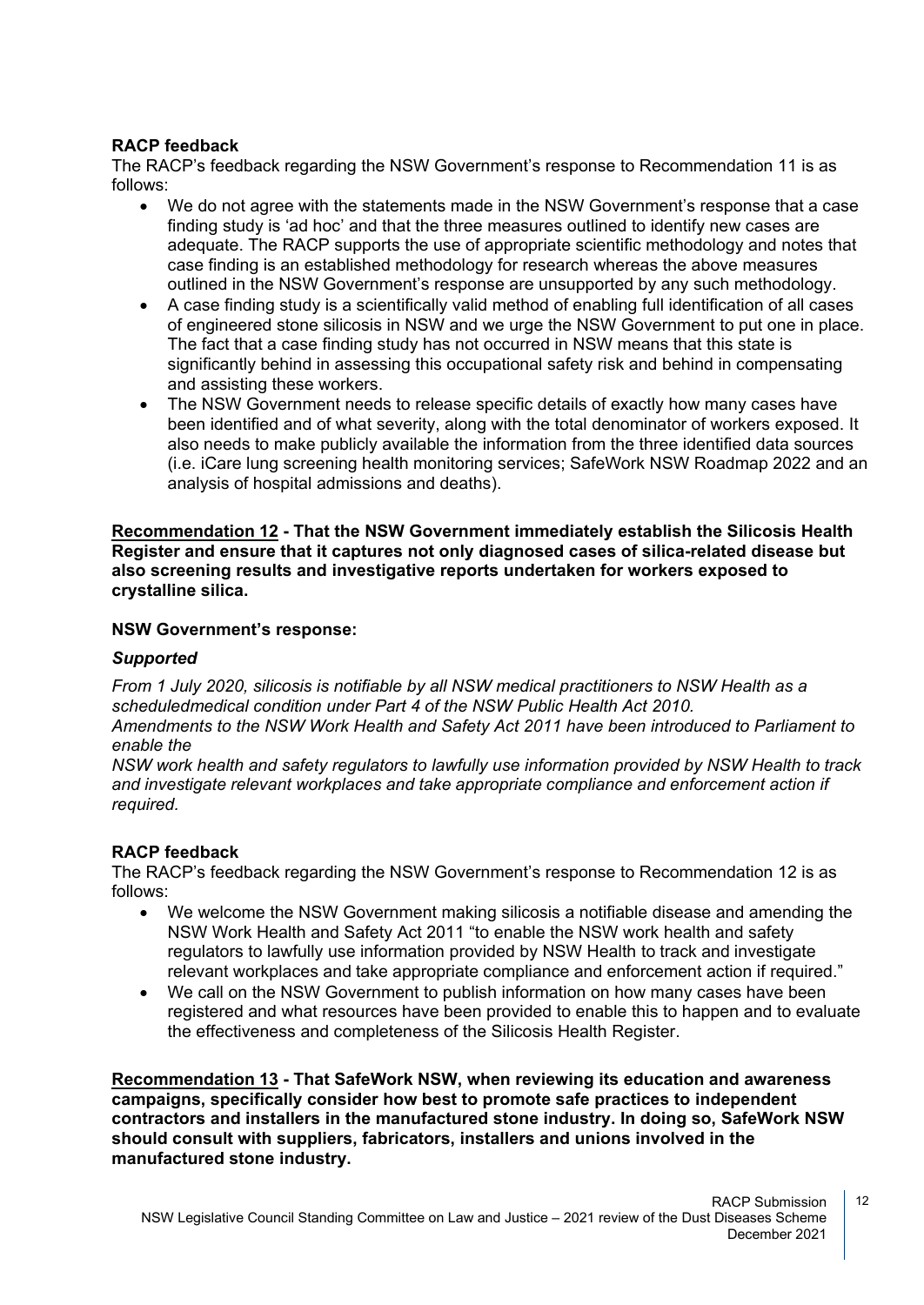## **NSW Government's response:**

## *Supported*

*The NSW Government recognises and supports the promotion of safe practices for workers in the manufactured stone industry, including independent contractors and installers.*

*In accordance with NSW Government advertising and project requirements, SafeWork NSW conducts pre and post-evaluations for all awareness campaigns, including behavioural insights and questionnaires, and undertakes mid-point and post-project evaluations that include a range of surveying and interviewing methodologies. While the majority of fabricators also perform installation work and are already caught by SafeWork NSW reviews, SafeWork NSW will specifically include independent contractors and installers in the manufactured stone industry in future evaluations.*

## **RACP feedback**

The RACP's feedback regarding the NSW Government's response to Recommendation 13 is as follows:

- Independent contractors and installers tend to be difficult to identify, so it would be helpful for the NSW Government to outline which measures SafeWork NSW has put in place to do this.
- The NSW Government and SafeWork NSW need to publicly release information on exactly how many contractors and installers have participated in these education and awareness campaigns and to continue these campaigns.

**Recommendation 14 - That the NSW Government provide additional funding to the Dust Diseases Board and Centre for Work Health and Safety specifically for research projects related to the prevention, management and treatment of silicosis, and in terms of sourcing additional funding for research projects, commission iCare to scope out possible funding models that would be based on a cost recovery basis from the industry.**

## **NSW Government's response:**

## *Supported in principle*

*The Dust Diseases Scheme is funded on a pay-as-you-go basis through an employer levy on NSW worker compensation insurance premiums. As such, an increase in research funding may result in anincrease in employer levy contributions.*

*The NSW Government will continue to fund research projects to prevent, manage and treat silicosis.*

## **RACP feedback**

The RACP's feedback regarding the NSW Government's response to Recommendation 14 is as follows:

- This recommendation should be adopted in full.
- The NSW Government's response does not refer to any additional funding being made available, and we would recommend the NSW Government specifies which mechanisms it will use to continue funding research projects to prevent, manage and treat silicosis.
- In our view, further funding is needed for a cost benefit analysis of preventative measures, for a national multidisciplinary team and for the establishment of an independent occupational respiratory clinic similar to the one set up by Alfred Health in Victoria.

## **Concluding remarks**

We acknowledge and commend the efforts the NSW Government has put in place to address dust diseases including silicosis over the past two years. However, we remain of the view that the NSW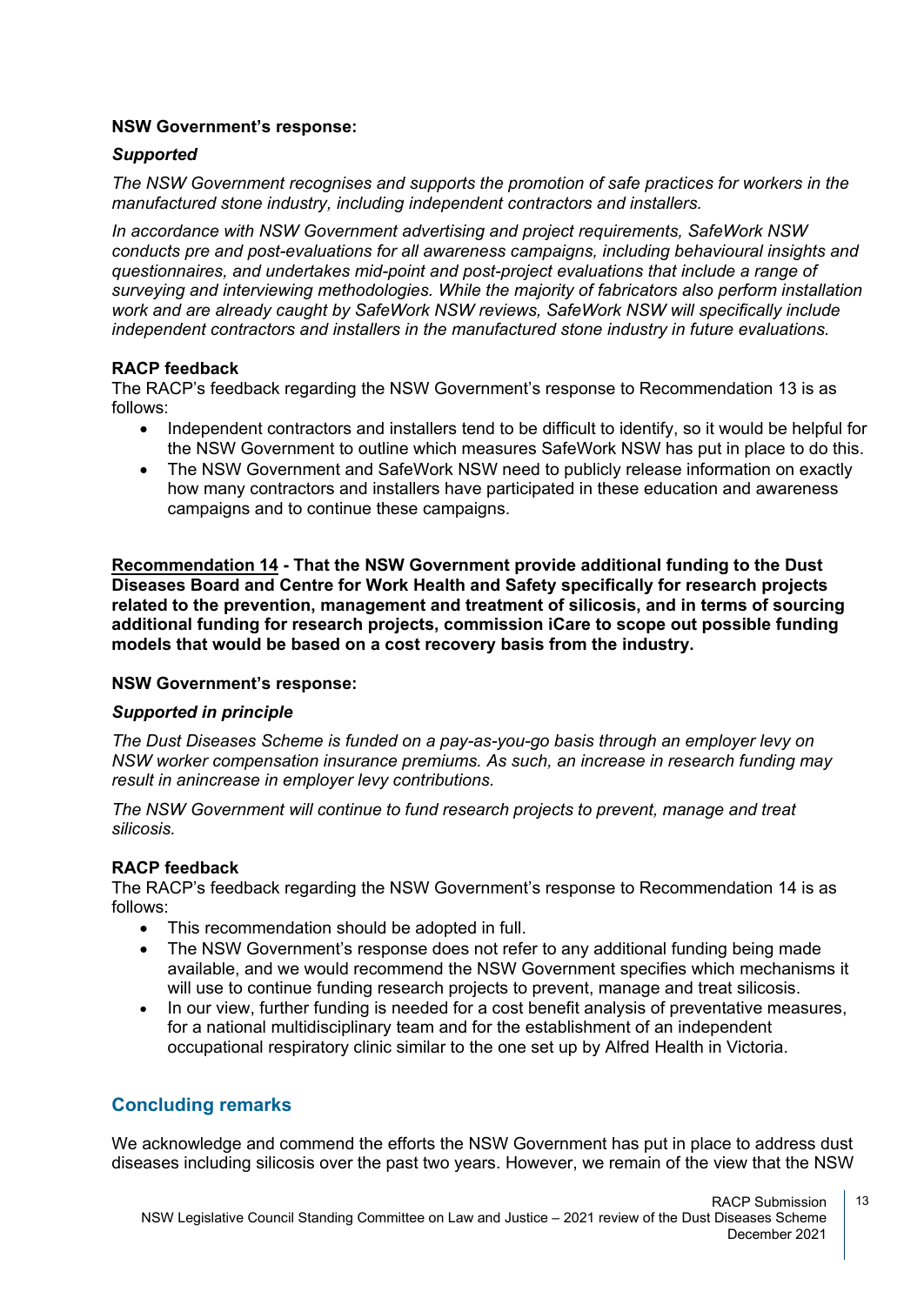Government's response to silicosis could be strengthened to more effectively safeguard the health of workers in the state.

This submission has outlined the RACP feedback on the NSW Government's response to each of the 14 recommendations outlined in the 2019 Dust Disease Scheme Review Report. Specifically, we urge the NSW Government to:

- Implement a free and comprehensive case finding program as a matter of urgency.
- Support Recommendation 8 (i.e. introduce a legislative amendment to ensure all manufactured stone fabrication sites and employers are registered with SafeWork NSW and will maintain such registration every 12 months, and are conducting regular air monitoring and regularly providing the results to SafeWork NSW) to provide an increased guarantee that all relevant businesses and sites are known and overseen by SafeWork NSW.
- Provide adequate funding for retraining and vocational support for those workers diagnosed with a silica-related condition who wish to leave the industry. These workers are often young and at the start of their working lives and providing them with adequate support in this regard is crucial both for themselves, their families and the broader community.
- Provide additional funding for research projects to prevent, manage and treat silicosis including funding for a cost benefit analysis of preventative measures.
- Make information publicly available on the following:
	- $\circ$  Number of silicosis cases identified, of what severity along with the total denominator.
	- $\circ$  The number of compliance breaches issued along how many employers have received them and information about the denominator used (i.e., the total number of employers using artificial stone in NSW).
	- o Information on importers of manufactured stone along with the list of sites for all manufactured stonework in NSW to enable independent verification.
	- o Data about return-to-work rates of diagnosed cases, the types of retraining that has been provided and to which new jobs/industries these workers are returning.

Thank you again for the opportunity to provide feedback on the 2021 Review of the Dust Diseases Scheme. We would be delighted to nominate one or more RACP representative/s to attend upcoming public hearings to further inform this review, as was done for previous reviews.

Should you require any further information about this submission or to invite RACP representatives to attend a public hearing, please contact the RACP Policy Team via [Policy@racp.edu.au](mailto:Policy@racp.edu.au)